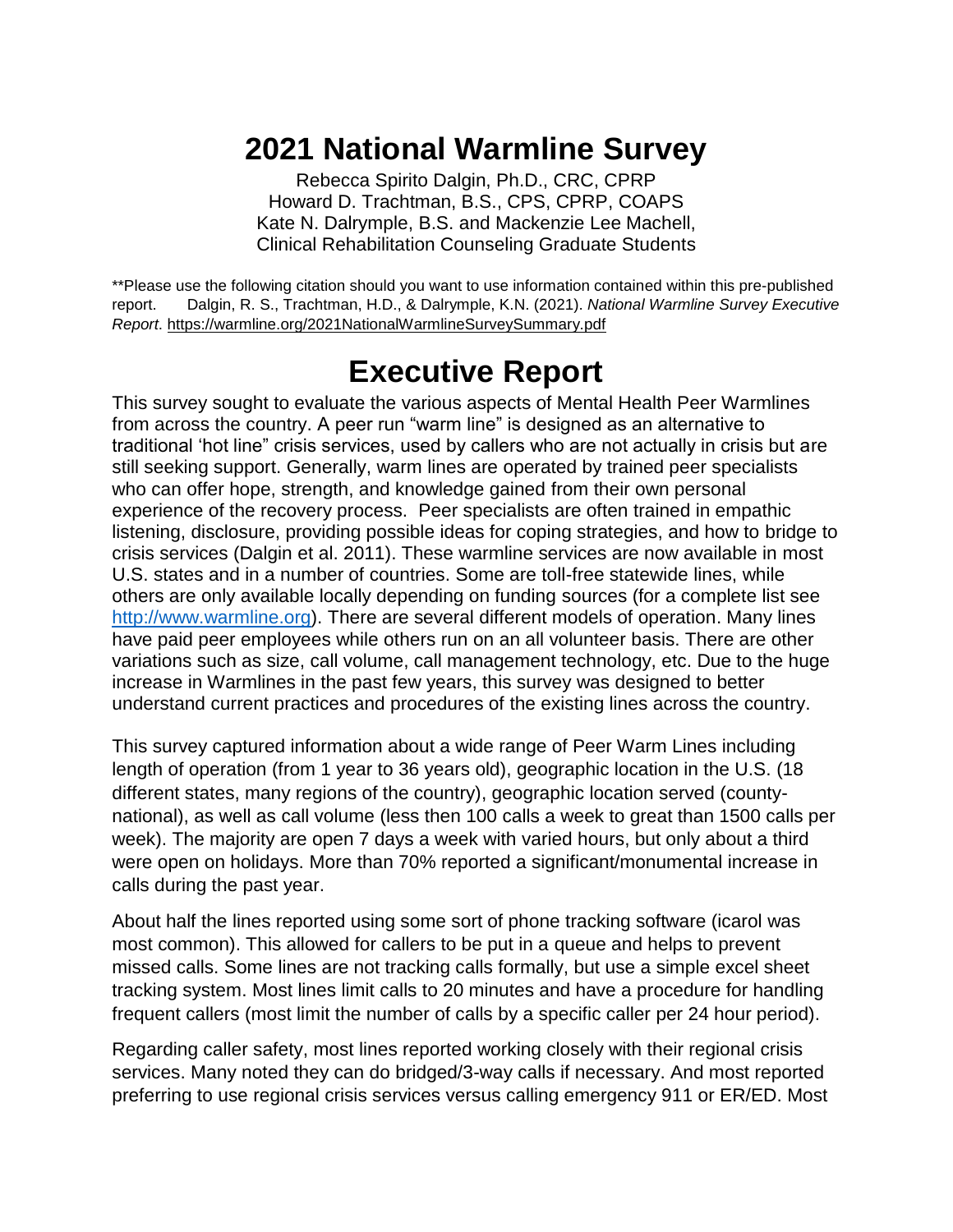reported the need for accessing higher levels of care to be rare (less than 1% of calls) and a few lines have a policy against calling 911.

Most lines call the peers who answer the calls 'operators' although there were many variations on terms. Peer operators were most often paid, although some lines use both paid and volunteers. Most peer operators work part-time, although about 40% of lines reported having at least 1 full-time peer operator. Supervision is occurring at least once a month, but most often weekly and most supervisors are also peers. Training length had a wide range, but all lines provided training of some sort and topics varied but are listed in detail in the report.

The greatest need reported by the responding Peer Warm Lines was FUNDING. They reported needing increased funding to hire more staff, to increase hours, to pay staff higher salaries, for outreach, and for call management software systems.

When asked what are the most common reasons people call the Peer Warm Lines, the majority responded with isolation, loneliness, and to be listened to by someone who understood the lived experience of mental illness.

When asked about the impact of Peer Warm Lines on Crisis Services many responded that they believed the Peer Warm Line assist people before they get to the point of needing crisis services, although this is primarily anecdotal.

# **Procedures**

A snowball sampling method was used to find participants. A core group of 70 Warmlines (found on the warmline.org directory) were contacted with a request to participate and to share the link with other lines. Additionally, a request to participate with the survey link was shared on a listserv of Warmlines. Although there were 61 logons to the survey, a total of 26 completed surveys were received, although not all participants responded to every question. Question response totals are noted for each question in the findings below.

The participants were sent a link to an online survey distributed through SurveyMonkey. The survey had a total of 60 questions and typically took participants 20-40 minutes to complete.

# **Results Line Demographics**

# **Age of Survey Participating Warmlines – (n = 23)**

There is a wide range of old and new lines. The oldest lines were started in the 1980's, the majority of responding lines were established after 2014 (less then 7 years old), while 2 lines were just started in spring of 2020.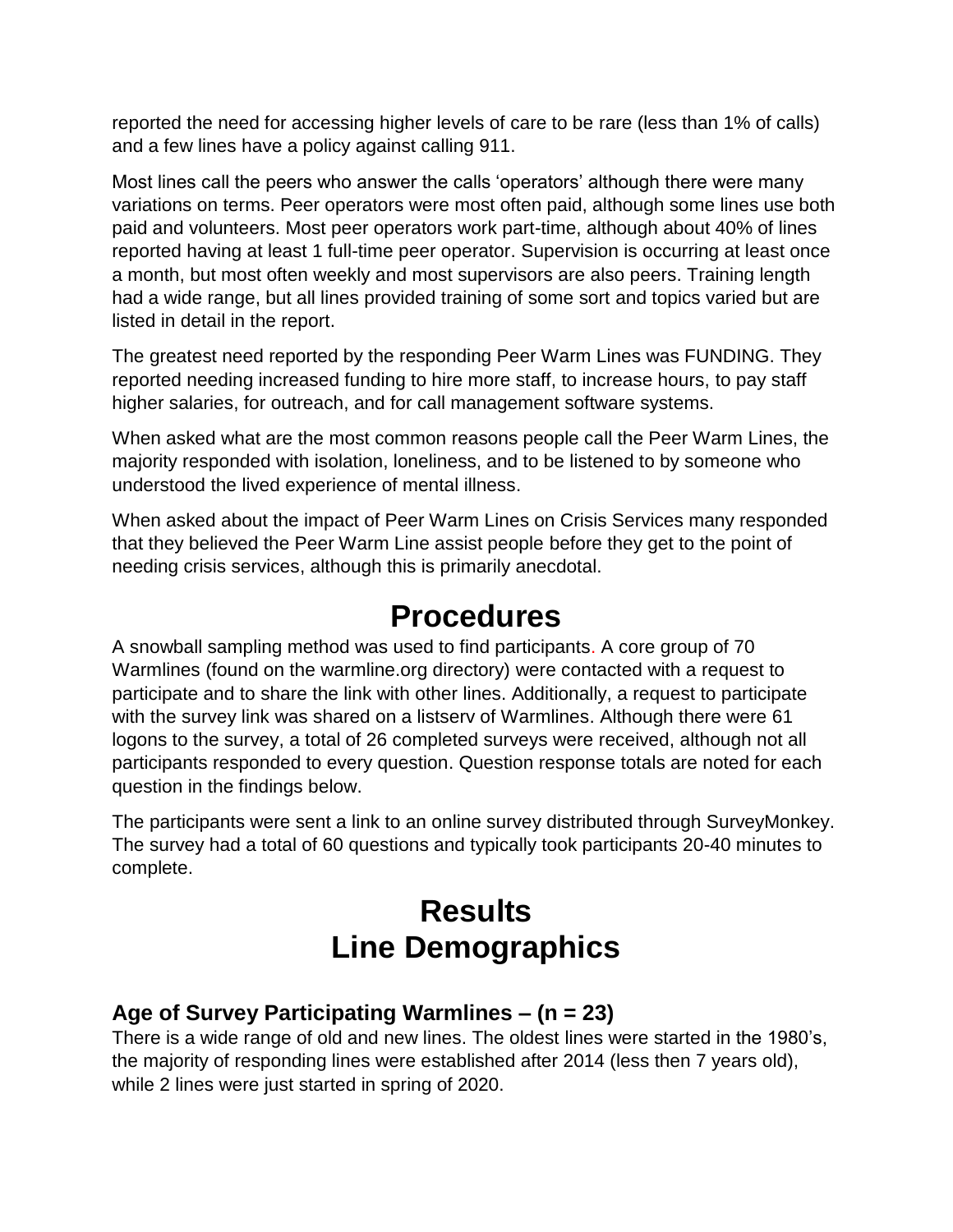[2006, 1980?, 2020, 2007, 2020, 1985, 1995, 2007, 2015, 2008, 2016, 2005, 2018, 2014, 2010, 2018, 2008, 2019, 2016, 2013, 2008, 2016, 1999]

# **Geolocation Covered by Participating Warmlines- (n = 27)**

Warmlines from 17 different states participated in the survey, representing many different regions. A number of lines reported specific counties, and some reported where they were based but that they take calls from anywhere in the country. Two lines reported national coverage.

[North Carolina, Virginia (2), Massachusetts, California (4), Montana (2), Vermont, Pennsylvania (2), Nevada, Wisconsin (2), Illinois, Oregon, Arizona, Nebraska, Minnesota, Missouri, National (2), Connecticut (2), Michigan

# **Days (n = 27) and Hours (n = 28) Open by Participating Warmlines**

The majority of responding lines (74%) are open 7 days a week, 19% are open M-F, and 7% are open only select days during the week. Only 30% reported being open on holidays.

| <b>ANSWER CHOICES</b>        | <b>RESPONSES</b> |    |
|------------------------------|------------------|----|
| Monday through Friday        | 18.52%           | 5  |
| Saturday and Sunday          | 11.11%           | з  |
| Seven days a week            | 74.07%           | 20 |
| Select days                  | 7.41%            | 2  |
| Holidays                     | 29.63%           | 8  |
| Other                        | 7.41%            | 2  |
| <b>Total Respondents: 27</b> |                  |    |

From the participating Warmlines, 25% are open 24 hours a day, 36% reported being only open in the evenings, 4% reported only being open during the day, while 36% were open daytime and evening hours.

| <b>ANSWER CHOICES</b> | <b>RESPONSES</b> |    |
|-----------------------|------------------|----|
| Daytime only          | 3.57%            |    |
| Evenings only         | 35.71%           | 10 |
| Day and evenings      | 35.71%           | 10 |
| 24 hours a day        | 25.00%           |    |
| <b>TOTAL</b>          |                  | 28 |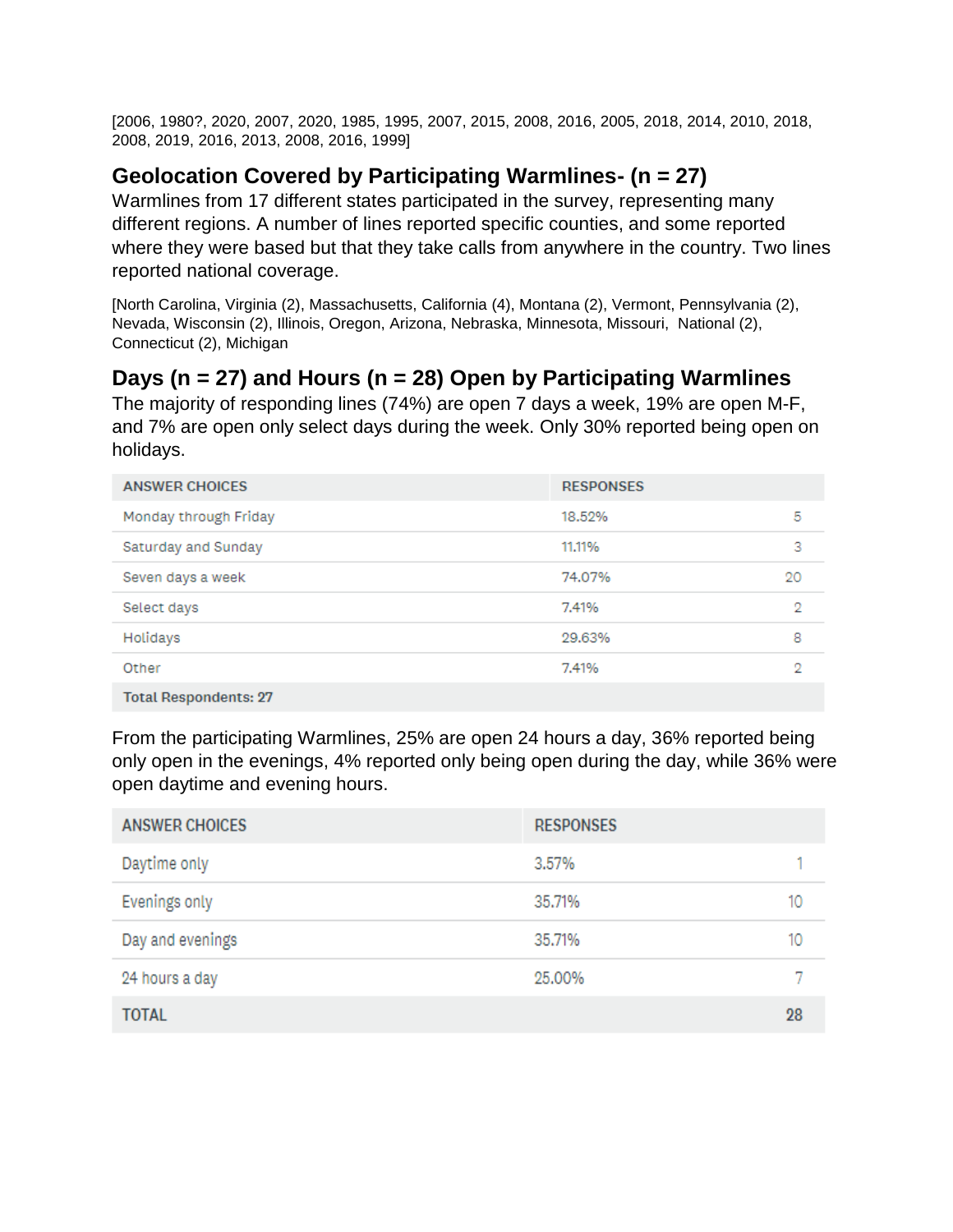# **Languages available by Participating Warmlines- (n = 28)**

From the participating Warmlines, 39% reported offering languages other than English. These included Spanish (6 lines), 1 line noted Spanish, Vietnamese, and Farsi being available plus they also can use a language translation line, and 2 lines reported using a 3<sup>rd</sup> party language translation service that offers 200+ languages.

When asked if they specifically use a translation service 9 out of 28 (32%) responding lines said yes.

# **Utilization of a call tracking system (icarol, salesforce, other crm, etc.) - (n = 27)**

Just more than half of participating lines (52%) noted using a call tracking system. The products noted included *icarol* (6 lines) , *8x8, Salesforce, Five9, Avaya, Zendesk, JivetoConnect,* and manual tracking with *Excel.*

# **Utilization of a call record keeping system - (n = 27)**

When asked about a call record keeping system, 70% of lines responded that they record information about calls. Systems noted included Telizio, icarol, Five9, RingCentral, NICE, Zendesk and 3 lines said they keep track manual with excel, while another 3 lines said they manually keep records with google forms/sheets.

# **Busy Call Times – (n = 28)**

When asked how they handle busy call times, 32% said the software system puts them on hold and in a queue, 36% are relying on a message/callback system, while others noted that they rely on the callers to call back if the line is busy, or they have a message/callback system.

| <b>ANSWER CHOICES</b>                                  |           | <b>RESPONSES</b> |    |
|--------------------------------------------------------|-----------|------------------|----|
| Phone software system puts them in a que               |           | 32.14%           | 9  |
| Take message via call service or machine for call back |           | 35.71%           | 10 |
| Utilize a triage system                                |           | 0.00%            |    |
| Other (please specify)                                 | Responses | 32.14%           | 9  |
| TOTAL                                                  |           |                  | 28 |

Only 54% of lines ( $n = 28$ ) reported the ability to keep track of missed calls, so they may not have much of an idea of how many callers are not getting through.

When asked where missed calls are routed, the majority 71% said they have a system that takes message and they would call back, while 14% said the calls were just dropped.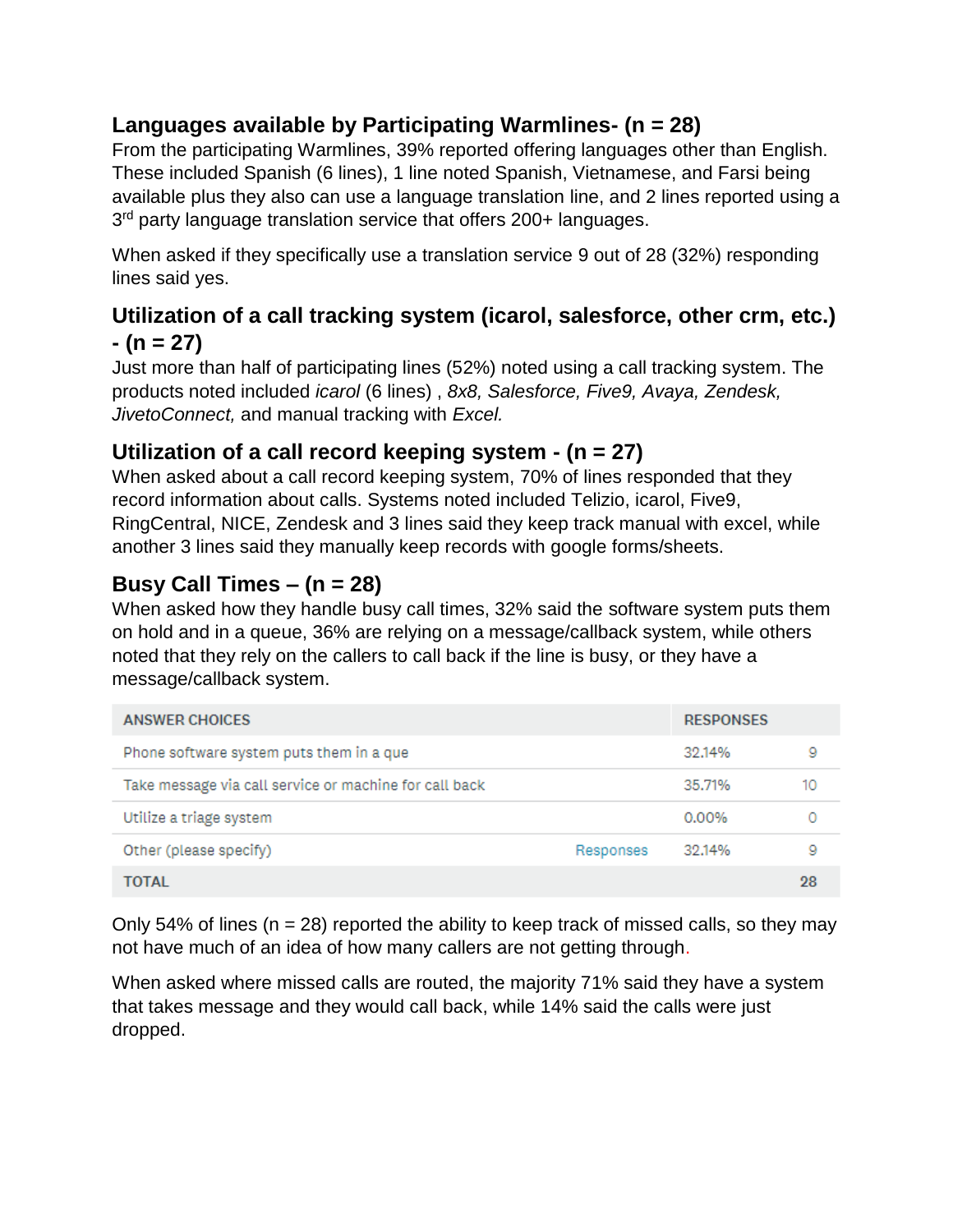# **Limiting Call Length - (n = 28)**

When asked if they limit the length of calls, the most common response was 20 minutes (39%).

| <b>ANSWER CHOICES</b> | <b>RESPONSES</b> |    |
|-----------------------|------------------|----|
| 10-15 minutes         | 17.86%           | 5  |
| 20 minutes            | 39.29%           | 11 |
| 30 minutes            | 7.14%            | 2  |
| 45 minutes            | 3.57%            | ٠  |
| 1 hour                | 3.57%            |    |
| No                    | 28.57%           | 8  |
| <b>TOTAL</b>          |                  | 28 |

# **Criteria or screening questions (including caller location) for callers to use the line - (n = 28)**

When asked if they have any criteria or screening questions, 54% said no. A number of lines commented on this question. Responses were primarily stating that they ask about location as some lines are designated for specific regions. A few lines mentioned gathering basic demographic information including age.

# **Tracking Referrals - (n = 27)**

This question not worded clearly. It was meant to ask about what other resources they suggest and refer callers to, however, it may have been misunderstood to mean where are callers being referred from (how did they find the line). About half 48% of responding lines stated they keep track of referrals. Responses included other peer run organizations, mental health providers, designated MH agencies, and crisis services.

# **Frequent callers (people who call once a day or more) - (n = 28)**

When asked how they handle frequent callers, the majority, 61% responded that they limit the number of calls per day/night, while 7% stated they limit the length of the call, and 11% stated they have no policy. 5 lines responded other and commented on limiting the length of call or number of calls. One line stated they allow an individual caller to call in 5 times a day (most likely this is one of the 24 hour lines).

# **Online Chat Option - (n = 28)**

86% of lines responding said they do not have an online chat option. For those who responded yes, they commented that they used icarol or Zendesk for this.

# **Text Line Option - (n = 28)**

71% of lines responding said they do not have a text line option. For those who responded yes, 29%, they commented that they used Telzio, Vonage/Avochart, icarol, and Zendesk.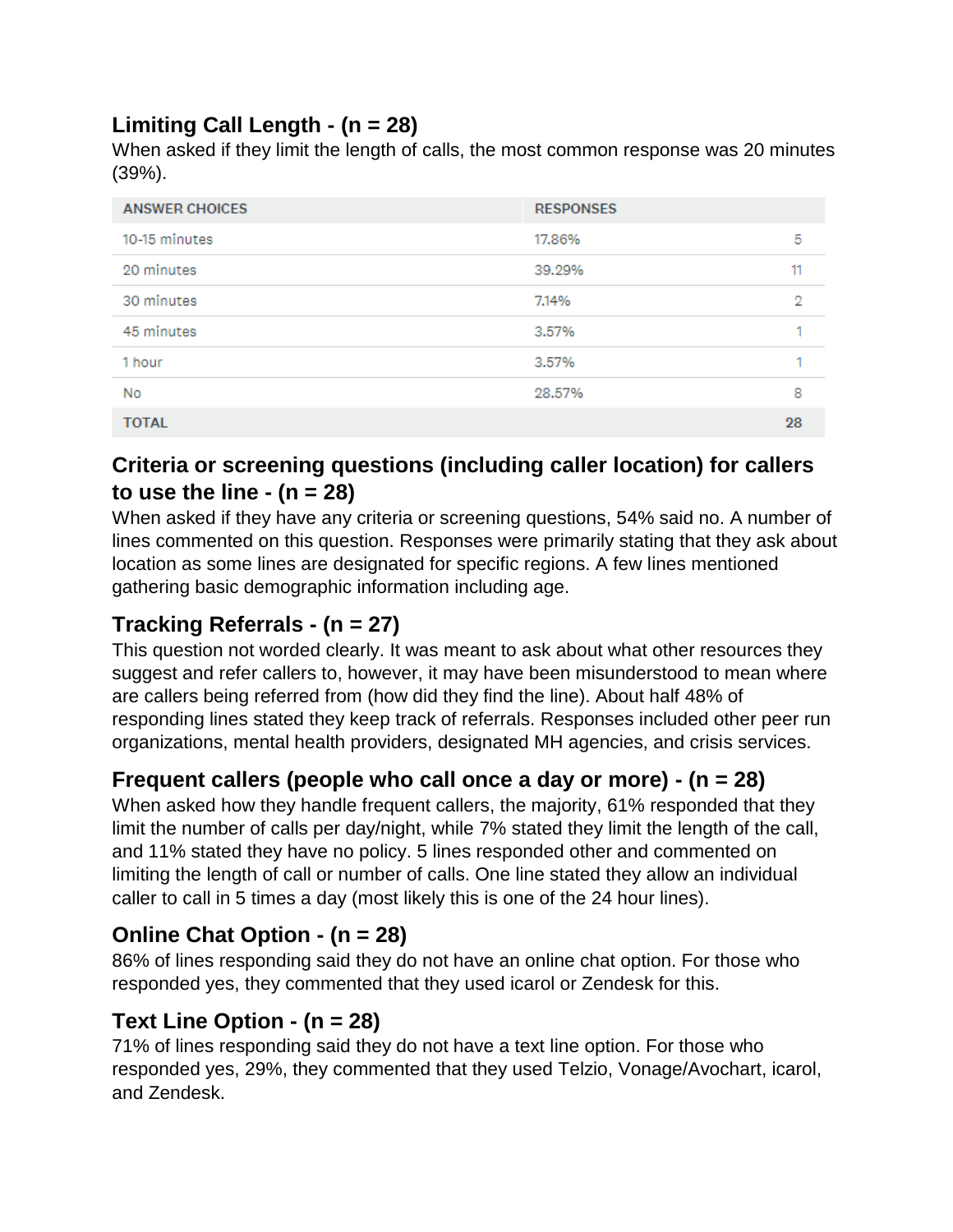# **Video Telehealth Option - (n = 28)**

82% of lines responding said they do not use a video telehealth option. For those who responded yes, 18%, they commented that they used Zoom or Facetime.

### **Social Media Use - (n = 28) Check all that apply.**

More than half the lines 54% use Facebook to market their line, 18% responded not using any social media for marketing/outreach, and 21% responded they use all listed.

| <b>ANSWER CHOICES</b>  |           | <b>RESPONSES</b> |    |
|------------------------|-----------|------------------|----|
| Instagram              |           | 3.57%            | ٠  |
| Facebook               |           | 53.57%           | 15 |
| Twitter                |           | 3.57%            | ۰  |
| YouTube                |           | 0.00%            | 0  |
| No                     |           | 17.86%           | 5  |
| Other (please specify) | Responses | 21.43%           | 6  |
| <b>TOTAL</b>           |           |                  | 28 |

#### **Warmline Website- (n = 28)**

The vast majority, 89% of lines have a website listing, although the information shared is very diverse and some are very limited in content, mostly listing the number and hours available.

# **Outreach and Marketing - (n = 28) Check all that apply**

Most lines use a wide variety of outreach including online, networking with mental health providers (via trainings and email), and word of mouth and one mentioned radio advertising.

| <b>ANSWER CHOICES</b>        |           | <b>RESPONSES</b> |    |
|------------------------------|-----------|------------------|----|
| Website                      |           | 85,71%           | 24 |
| Share with local providers   |           | 92.86%           | 26 |
| Direct outreach              |           | 71.43%           | 20 |
| <b>Flyers</b>                |           | 89.29%           | 25 |
| Social media                 |           | 85.71%           | 24 |
| Word of mouth                |           | 92.86%           | 26 |
| Other (please specify)       | Responses | 14.29%           | 4  |
| <b>Total Respondents: 28</b> |           |                  |    |
|                              |           |                  |    |

# **Mission Statements- (n = 26)**

The majority 73% of lines reported having a mission statement, while 27% stated not having a mission statement. Some lines (13) provided their mission statements.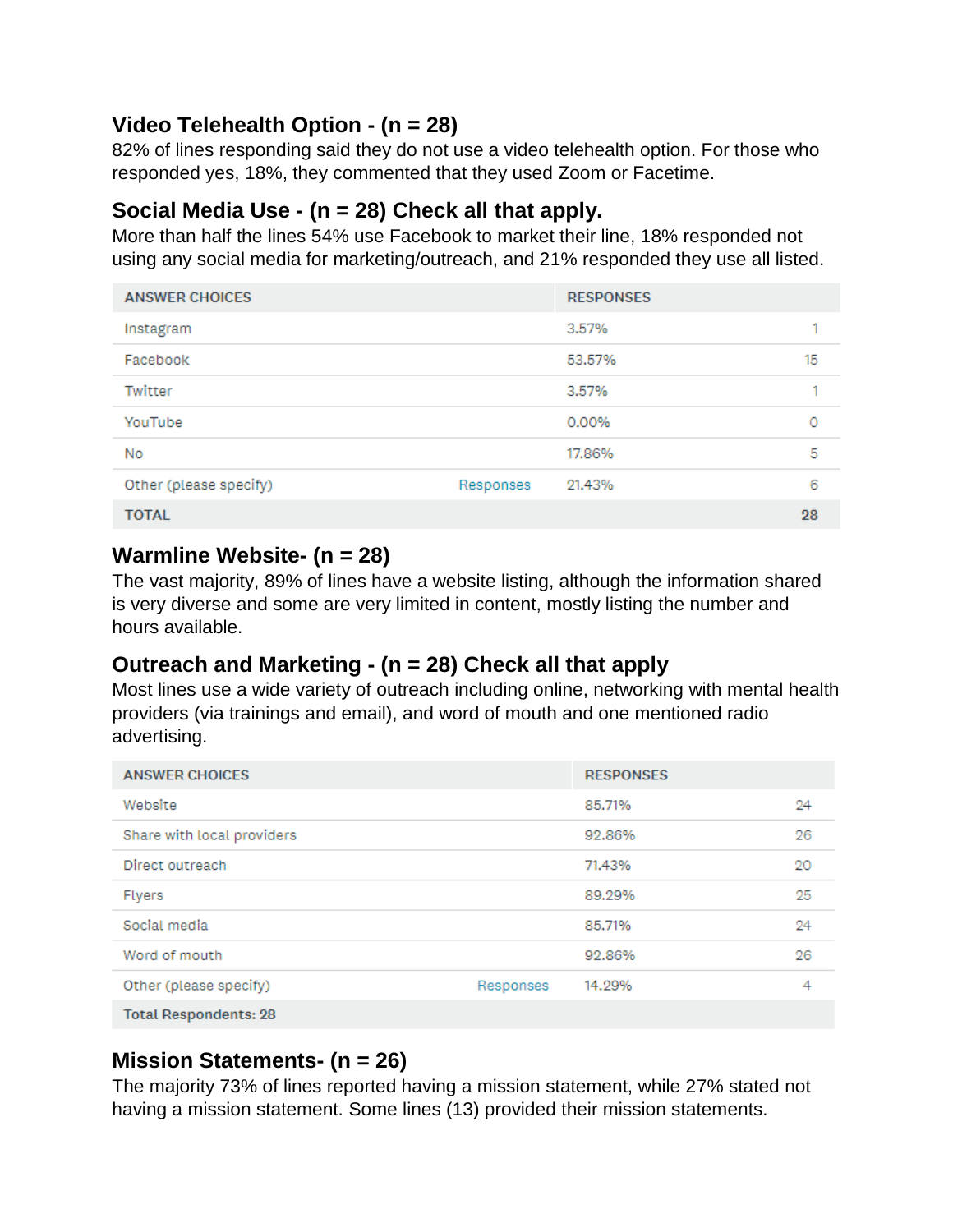Common language included mental health, mental illness, recovery, emotional distress, peer, and advocacy.

## **Call Volume – Line Size**

This section had more irregular response sizes, most likely this is due to not having concrete data easily available, which may be related to lines having a lack of call tracking systems.

## **Weekly Calls - (n = 25)**

The weekly call volume was very diverse among responding lines with most being smaller lines handling less then 100 calls per month.

| 32% | 8             | Less than 100 calls per week   |
|-----|---------------|--------------------------------|
| 32% | 8             | Between 100-350 calls per week |
| 12% | $\mathcal{B}$ | Between 350-600 calls per week |
| 12% | $\mathcal{R}$ | Between 600-900 calls per week |
| 12% | 3             | Over 1500 calls per week       |

### **Monthly Calls - (n = 27)**

The monthly call volume was again very diverse among responding lines with most being smaller lines handling less than 1,000 calls per month and some very small volume lines handling less than 200 calls per month.

| 26% |   | Between 50-200 calls per month      |
|-----|---|-------------------------------------|
| 30% | 8 | Between 300-1000 calls per month    |
| 26% |   | Between 1,200-3,000 calls per month |
| 15% |   | Over 4,000 calls per month          |

# **Annual Calls - (n = 24)**

The yearly call volume was again very diverse among responding lines with most being smaller lines handling less than 6,000 calls per year and some very large volume lines handling over 90,000 calls annually.

| 46% | 11 | Between 350-6000 calls per year      |
|-----|----|--------------------------------------|
| 33% | 8  | Between 10,000-30,000 calls per year |
| 13% | 3  | Between 45,000-75,000 calls per year |
| 8%  | റ  | Over 90,000 calls per year           |

# **Unique Callers Annually - (n = 14)**

This question would require call data software that is tracking numbers coming in and can identify if a number is a duplicate. A number of respondents commented not collecting this data as the line is anonymous. Some 5 lines gave an exact number which ranged from 250-13,000. Matching this to the data above it appears that when this information is collected, the majority of calls received are from repeat callers.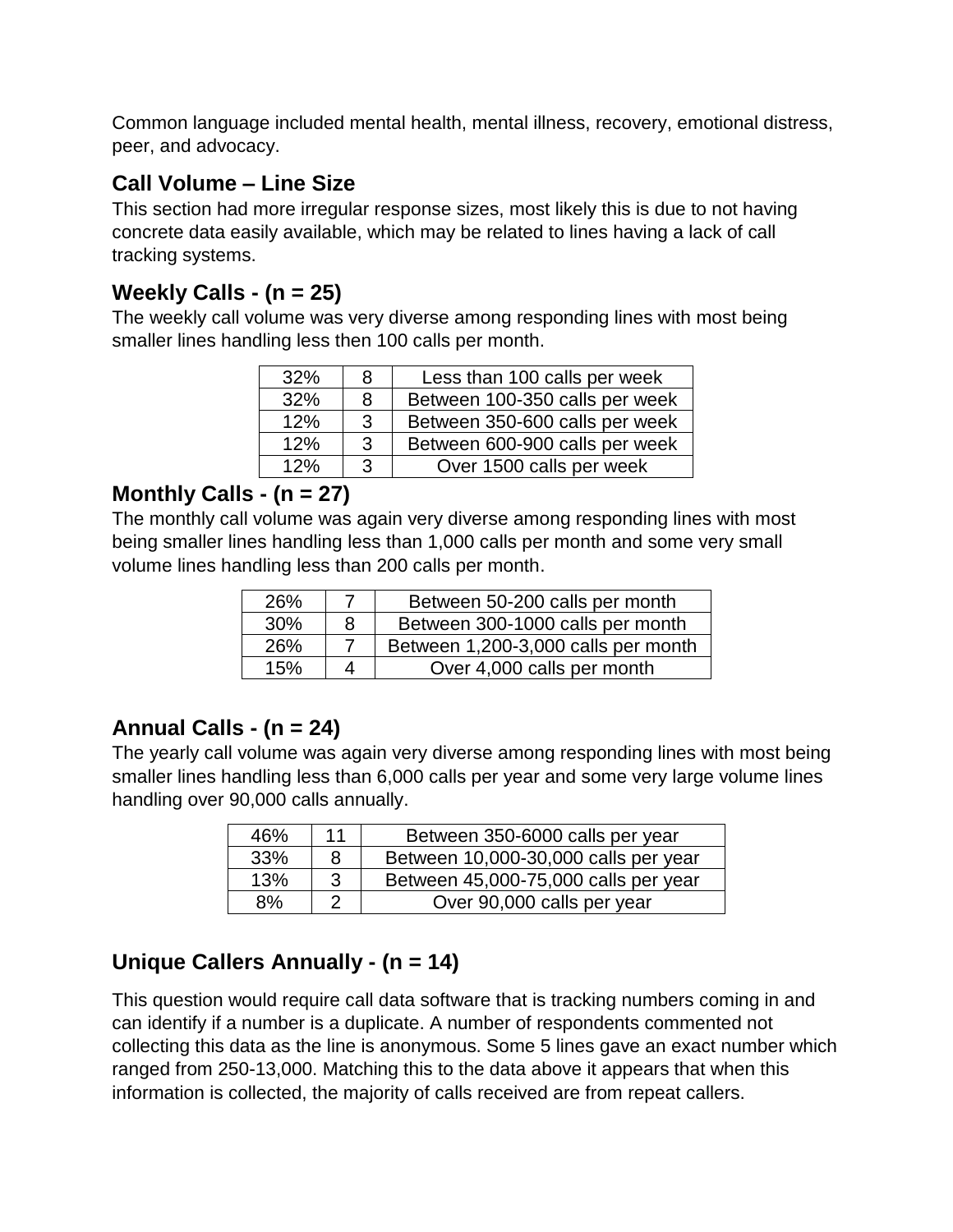# **Call Volume Increase during the last year (due to the COVID pandemic, Black Lives Matter protests, political unrest, natural disasters, etc.)** - **(n = 28)**

The majority of lines reported a significant to monumental increase 68% in call volume this year with only 14% reporting no noticeable difference.

| <b>ANSWER CHOICES</b>    | <b>RESPONSES</b> |    |
|--------------------------|------------------|----|
| No noticeable difference | 14.29%           |    |
| Some increase            | 17.86%           | 5  |
| Significant increase     | 50.00%           | 14 |
| Monumental increase      | 17.86%           | 5  |
| <b>TOTAL</b>             |                  | 28 |

# **Staffing, Supervision, & Training**

#### **Name of Warmline Peer Listener - (n = 27)**

The name of the person answering the call is different for each line, but the most common response was Operator.

Responses also included Peer Supporters, Peer Specialists, Peer Listeners, Peer Volunteer, Peer Responders, Peer Companions, Telephone Support Specialist, Peer Wellness Operator, Peer Counselors, Warmline Mentors, Peer Mentors, Warmline Operators, Wellness Support Specialist, and Family Support Specialist.

#### **Number of Peer Warm Line Operators Part-time/Full-time – (n=25)**

Only about half the responding lines (60%) reported having Full-Time Peer Warm line operators with the majority having between 1-4, although one line reported having 15 Full-Time Peer Warm Line Operators.

Most of the responding lines reported having Part-Time Peer Warmline Operators with the majority reporting having 1-13 Part-Time Peer Warm Line Operators, although 4 lines reported having 30-57 Part-Time Peer Warm Line Operators.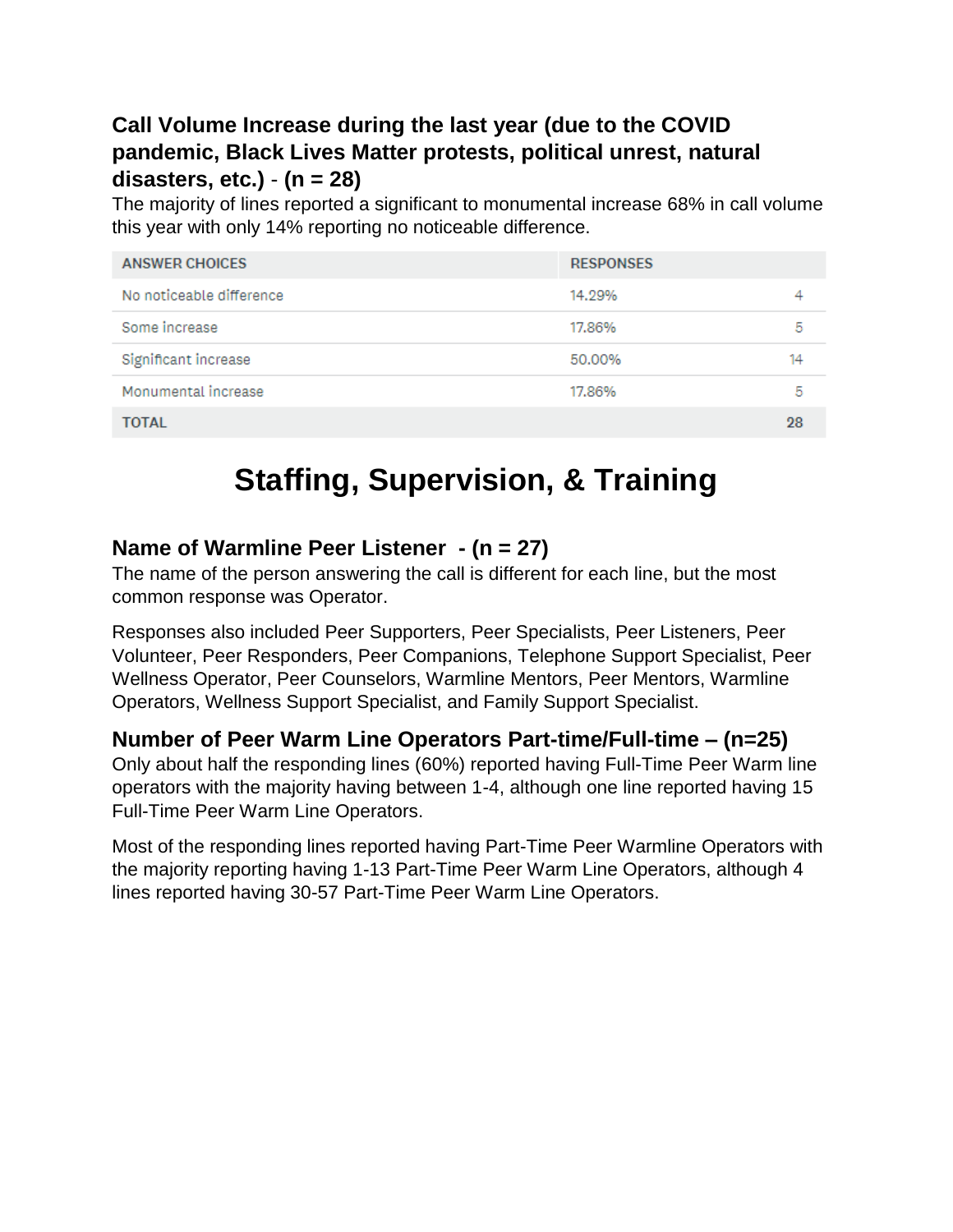### **Employed or Volunteer Peer Warm Line Operators – (n=28)**

About half the lines reported having paid Peer Warm Line Operators, and about half of the lines reported having both paid and volunteer Peer Warm Line Operators, while 7%, only noted 2 lines having only volunteer Peer Warm Line Operators.

| <b>ANSWER CHOICES</b> | <b>RESPONSES</b> |    |
|-----------------------|------------------|----|
| Employed              | 53.57%           | 15 |
| Volunteer             | 7.14%            | ο  |
| Both                  | 39.29%           | 11 |
| <b>TOTAL</b>          |                  | 28 |

#### **Wages for Peer Warm Line Operators – (n=27)**

Wages for Peer Warm Line Operators had a wide range. It is important to think about the Cost of Living in different regions and more importantly the wide range of state minimum wage (for example, CA-\$13, OR-\$12, CT-\$12, NY-\$12.50 while others are at the federal level PA-\$7.25, TX -\$7.25, VA -\$7.25). These are important factors when setting a wage for a specific position.

The wide range of salaries is consistent with the wide geolocation of the lines across 16 different states from coast to coast.

Regardless, it is notable that nearly 41% of responding lines are paying over \$15.00per hour- well over the federal minimum wage (\$7.25) as well as over the highest state minimum wages (WA-\$13.69 and MA-\$13.50).

| <b>ANSWER CHOICES</b> | <b>RESPONSES</b> |    |
|-----------------------|------------------|----|
| \$7.25-\$12.00        | 25.93%           |    |
| \$12.01-\$15.00       | 29.63%           | 8  |
| \$15.01-\$20.00       | 40.74%           | 11 |
| \$20.01 or more       | 3.70%            | 1  |
| Salaried annually     | 0.00%            | 0  |
| <b>TOTAL</b>          |                  | 27 |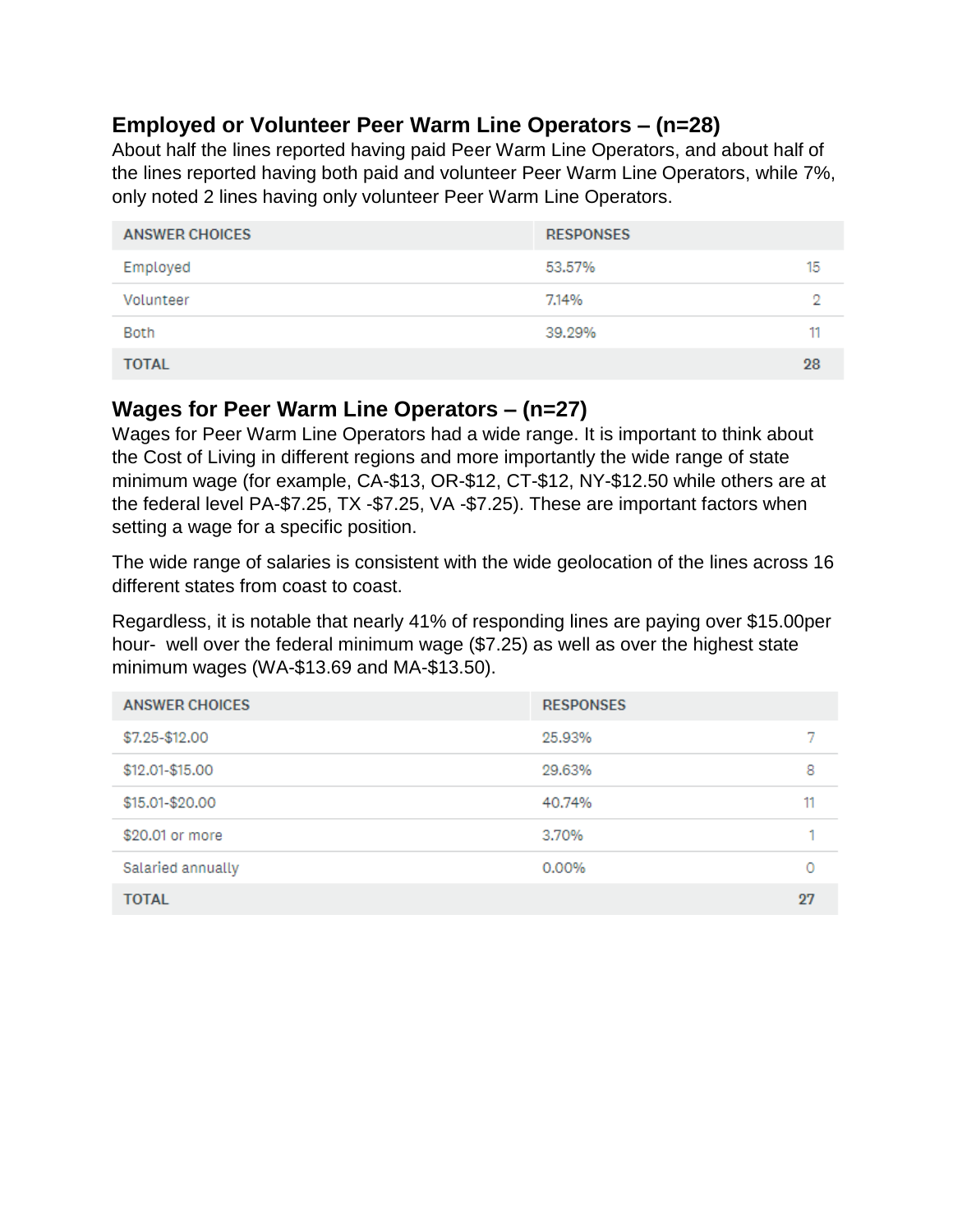# **Certified Peer Specialists –(N=28)**

As there are different requirements from state to state, there are a range of responses about 'certified peer specialist' status. A few lines require their peer warmline operators to be 'certified peer specialist', while the majority have some who are certified, but it is not required, and a few responded that none of their peer warmline operators are 'certified peer specialists'.

| <b>ANSWER CHOICES</b>                              | <b>RESPONSES</b> |    |
|----------------------------------------------------|------------------|----|
| All are certified peer specialists - it's required | 17.86%           | 5  |
| Some are certified peer specialists                | 67.86%           | 19 |
| None are certified peer specialists                | 14.29%           |    |
| TOTAL                                              |                  | 98 |

#### **Where do Peer Warm Line Operators receive the calls? (n=28)**

Only 32% of the lines reported having a central office call space. The other lines reported peer warm line operators worked remotely on cell phones with Apps, or on laptops with call management software. One stated they work out of a Peer Run Respite House.

| <b>ANSWER CHOICES</b>                     |           | <b>RESPONSES</b> |    |
|-------------------------------------------|-----------|------------------|----|
| At a central location in an office/agency |           | 32.14%           | 9  |
| Work remotely with forwarded calls        |           | 50.00%           | 14 |
| Work remotely with agency cell phone      |           | 3.57%            |    |
| Other (please specify)                    | Responses | 28.57%           | 8  |
| <b>Total Respondents: 28</b>              |           |                  |    |

#### **Number of Supervisors/Managers/Coordinators –(n=26)**

Nearly all the lines reported having 1-4 Full-Time Supervisor/Managers, with a few lines reporting having 7-9 Full-Time Supervisors/Managers

50% of the lines reported having Part-Time Supervisors/Managers and they reported having 1-5 Part-Time Supervisors.

#### **Supervisor Availability -(n=28)**

The vast majority of lines 96% (all but 1) responded that there is a supervisor/shift leader/coordinator available when peer warm line operators are answering calls.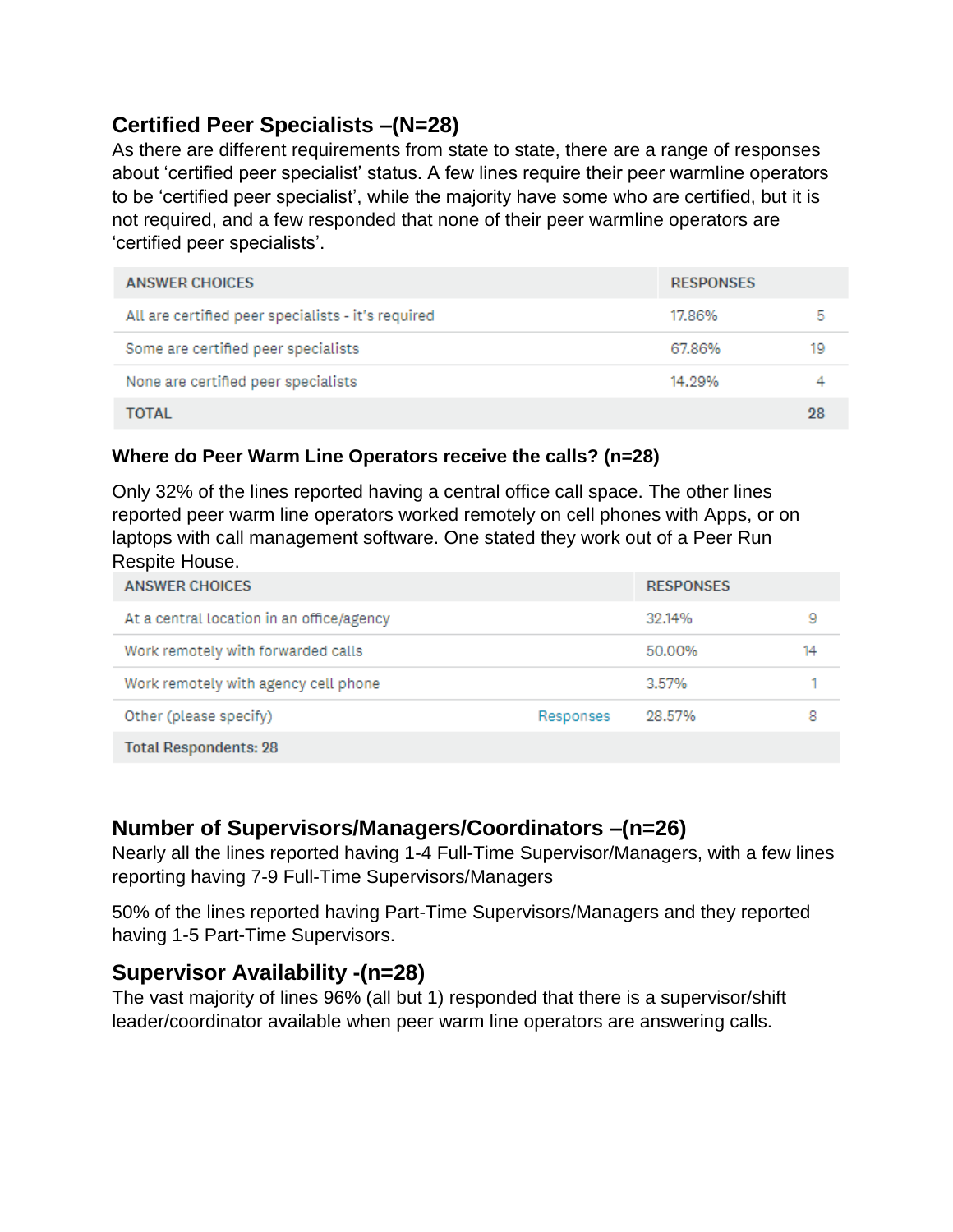# **Individual Supervision for Peer Warm Line Operators – (n=28)**

When asked about the frequency of individual supervision for Peer Warm Line Operators, most lines are offering it to their staff, 40% weekly, 32% monthly, and 25% biweekly.

| <b>ANSWER CHOICES</b>                 | <b>RESPONSES</b> |    |
|---------------------------------------|------------------|----|
| Weekly                                | 35.71%           | 10 |
| Bi-weekly                             | 25,00%           |    |
| Monthly                               | 32.14%           | 9  |
| Individual supervision does not occur | 7.14%            | 9  |
| <b>TOTAL</b>                          |                  | 28 |

# **Supervisors also Peers –(n=28)**

The majority of lines, 82%, responded that yes, the supervisor(s) are also peers.

# **Supervisor Credentials – (n=28)**

When asked if the supervisor(s) had any clinical mental health licenses/credentials, the majority, 79% said no, they do not hold clinical mental health credentials.

# **Supervisor also a Peer Warm Line Operator –(n=28)**

The majority of responding lines, 68% reported that the supervisor(s) also work as operators answering calls on the lines.

#### **Training of Peer Warm Line Operators – (n=28)**

All lines reported having an onboarding training for Peer Warm Line Operators. These ranged from a 2 hour training to a 40 hour training – many lines noted that it was dependent on the skills/training/experience of the new hire. Some noted that it may be over the course of 2 days to 3 weeks, with one saying it could be 30-90 days.

# **Peer Warm Line Operator Training Topics (N=27; Check all that apply)**

The most common topics covered in operator training were basic listening skills, resource identification, crisis assessment/management, trauma informed care, suicide risk assessment and protocol, harm reduction, and mandated reporting.

Additionally, topics listed were confidentiality, HIPPA, de-escalation, hearing voices, mental health first aid, effective self-disclosure, recovery education 101, ethics, motivational interviewing, resilience, self-injury, recovery model vs. medical model, phone protocols, documentation, and emotional CPR,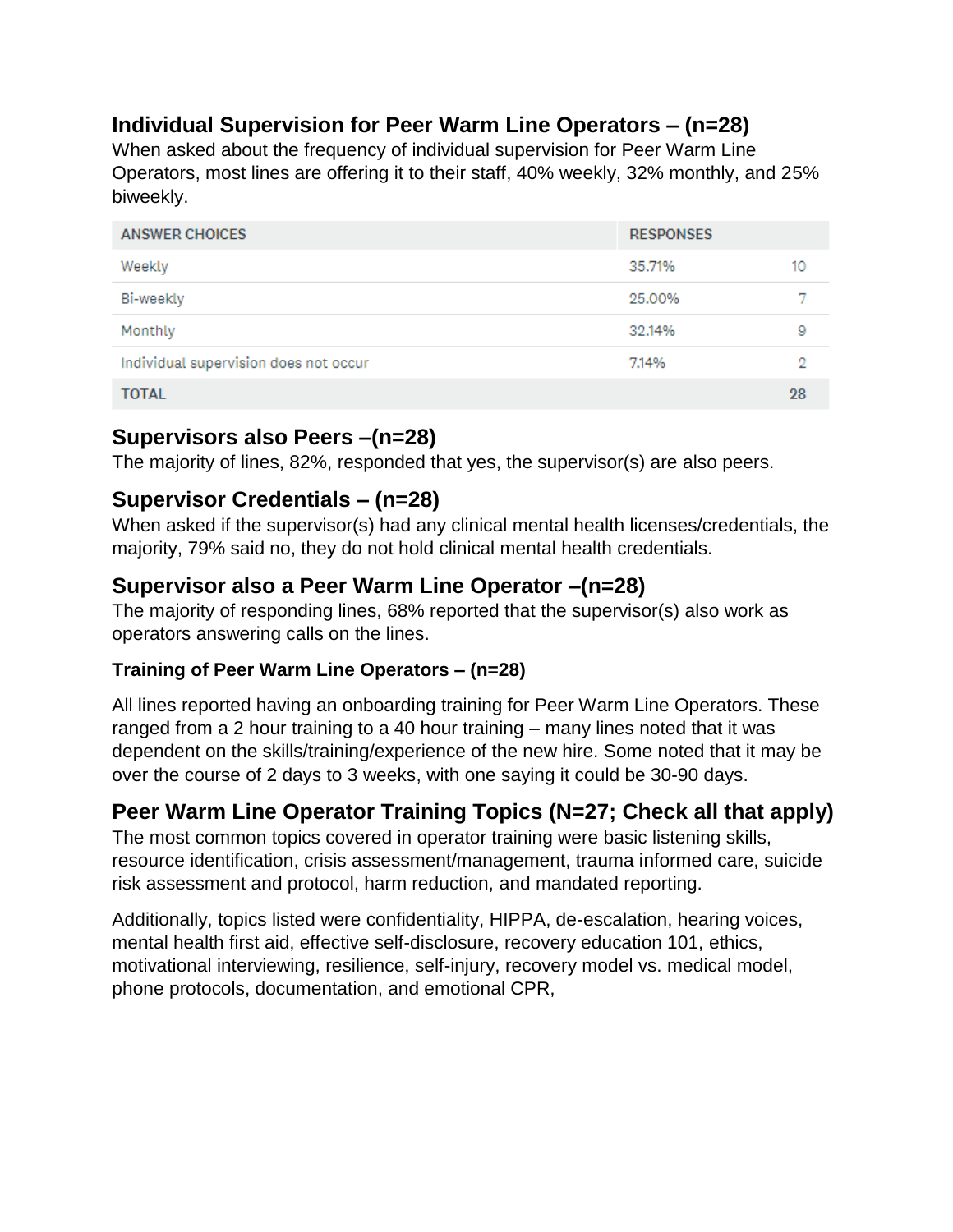| <b>ANSWER CHOICES</b>                              | <b>RESPONSES</b> |    |
|----------------------------------------------------|------------------|----|
| basic listening skills                             | 85.19%           | 23 |
| symptom management                                 | 25.93%           | 7  |
| resource identification                            | 66,67%           | 18 |
| stigma management                                  | 44.44%           | 12 |
| crisis assessment/management                       | 70.37%           | 19 |
| multicultural/marginalized group competency        | 55.56%           | 15 |
| Intentional peer support                           | 44.44%           | 12 |
| Information on the Mental Health Recovery Movement | 51.85%           | 14 |
| <b>Trauma Informed Care</b>                        | 66.67%           | 18 |
| <b>Harm Reduction</b>                              | 62.96%           | 17 |
| Suicide Risk Assessment and Protocol               | 66,67%           | 18 |
| Alternatives to suicide                            | 44.44%           | 12 |
| <b>Mandated Reporting</b>                          | 70.37%           | 19 |
| LGBTQ+ Competency                                  | 48.15%           | 13 |
| WRAP Training (Wellness Recovery Action Plan)      | 33.33%           | 9  |
| WHAM Training (Whole Health Action Management)     | 0.00%            | 0  |
| Other                                              | 14.81%           | 4  |
| <b>Total Respondents: 27</b>                       |                  |    |

# **Safety Protocols**

#### **Procedures/Protocol for callers at high/imminent risk of harm –(n=28)**

Most lines 71% reported talking it through with the caller and supervision to be a critical part of their response to callers who are at high/imminent risk of harm. 61% of lines responding said they may call crisis services, 39% of responding lines said they may call 911/safety check. One line mentioned doing a 3 way call with crisis services.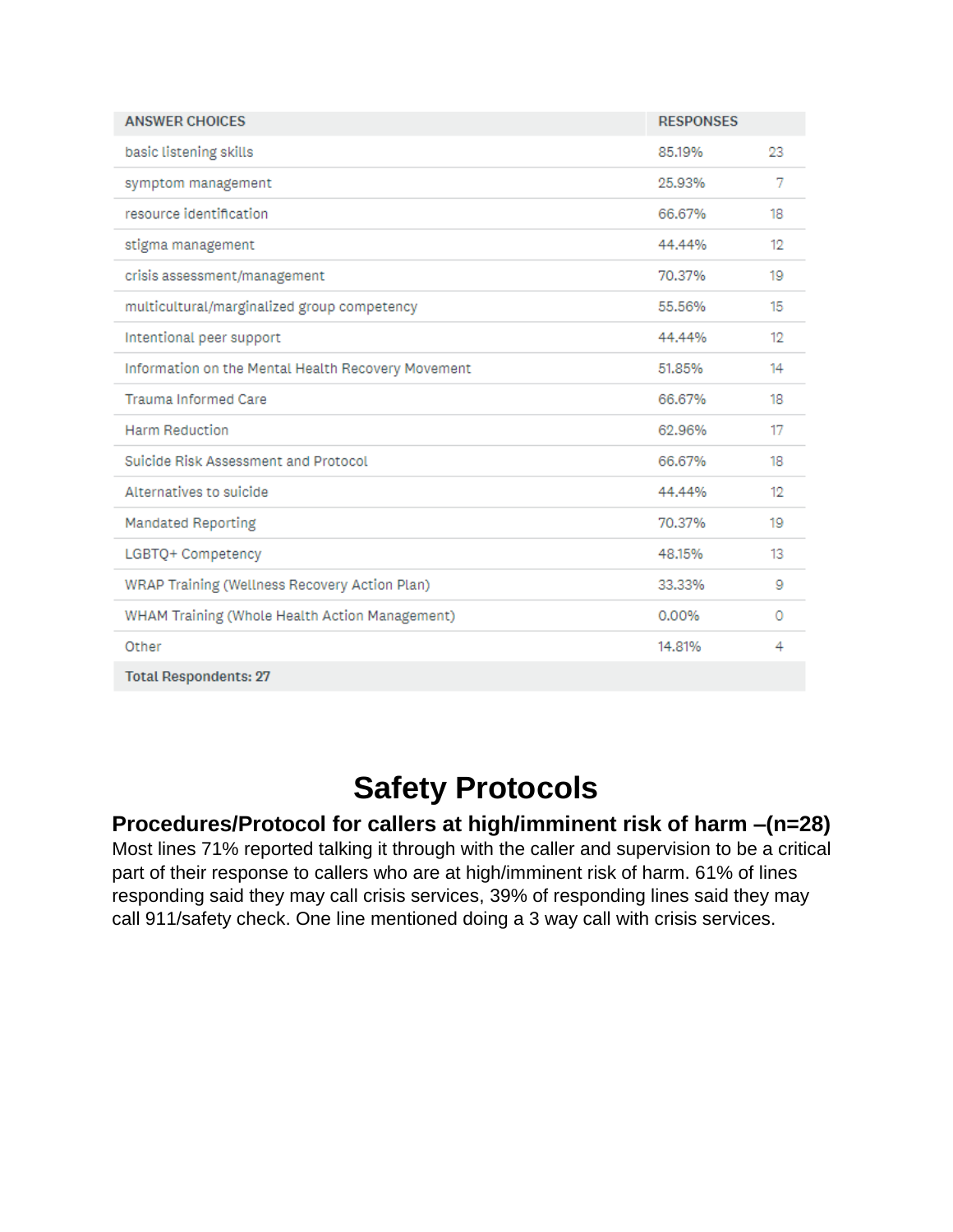| <b>ANSWER CHOICES</b>             |           | <b>RESPONSES</b> |    |
|-----------------------------------|-----------|------------------|----|
| Handle internally, talk though it |           | 71.43%           | 20 |
| Contact supervisor during call    |           | 67.86%           | 19 |
| Call supervisor after the call    |           | 60.71%           | 17 |
| Call crisis services              |           | 60.71%           | 17 |
| Call 911                          |           | 39.29%           | 11 |
| No Policy                         |           | 0.00%            | 0  |
| Other (please specify)            | Responses | 28.57%           | 8  |
| <b>Total Respondents: 28</b>      |           |                  |    |

# **Where do you refer a call when concerned for caller? (n=26;check all that apply)**

Although the community mental health system is very diverse across the country, especially in rural/urban areas, crisis lines are the most common referral for a caller who raises concern, 81% of lines make that referral. The least common referral was for ER/ED services. One line commented that they may call Adult Protective Services.

| <b>ANSWER CHOICES</b>                 |           | <b>RESPONSES</b> |    |
|---------------------------------------|-----------|------------------|----|
| 911                                   |           | 46.15%           | 12 |
| Crisis Hotline                        |           | 80.77%           | 21 |
| Crisis Service Team (mobile services) |           | 65.38%           |    |
| Emergency room                        |           | 15.38%           | 4  |
| Other (please specify)                | Responses | 23.08%           | 6  |
| <b>Total Respondents: 26</b>          |           |                  |    |

# **Policy on Calling 911 – (n = 28)**

When asked if they had a policy against calling 911, 18% of the responding lines said they did have a policy to not call 911. Comments included preference to first call crisis center, the need to have a better protocol then the call law enforcement, keep call transparent and keep caller at the helm of decision making, and another strongly encourage callers in crisis to the ER, call 911 or call crisis line.

# **Percentage of calls referred to crisis services (n = 21)**

Many lines (74%) reported the percentage of calls being less than or  $=$  to 1% of calls. The other lines reported 2-10% of calls being referred to crisis.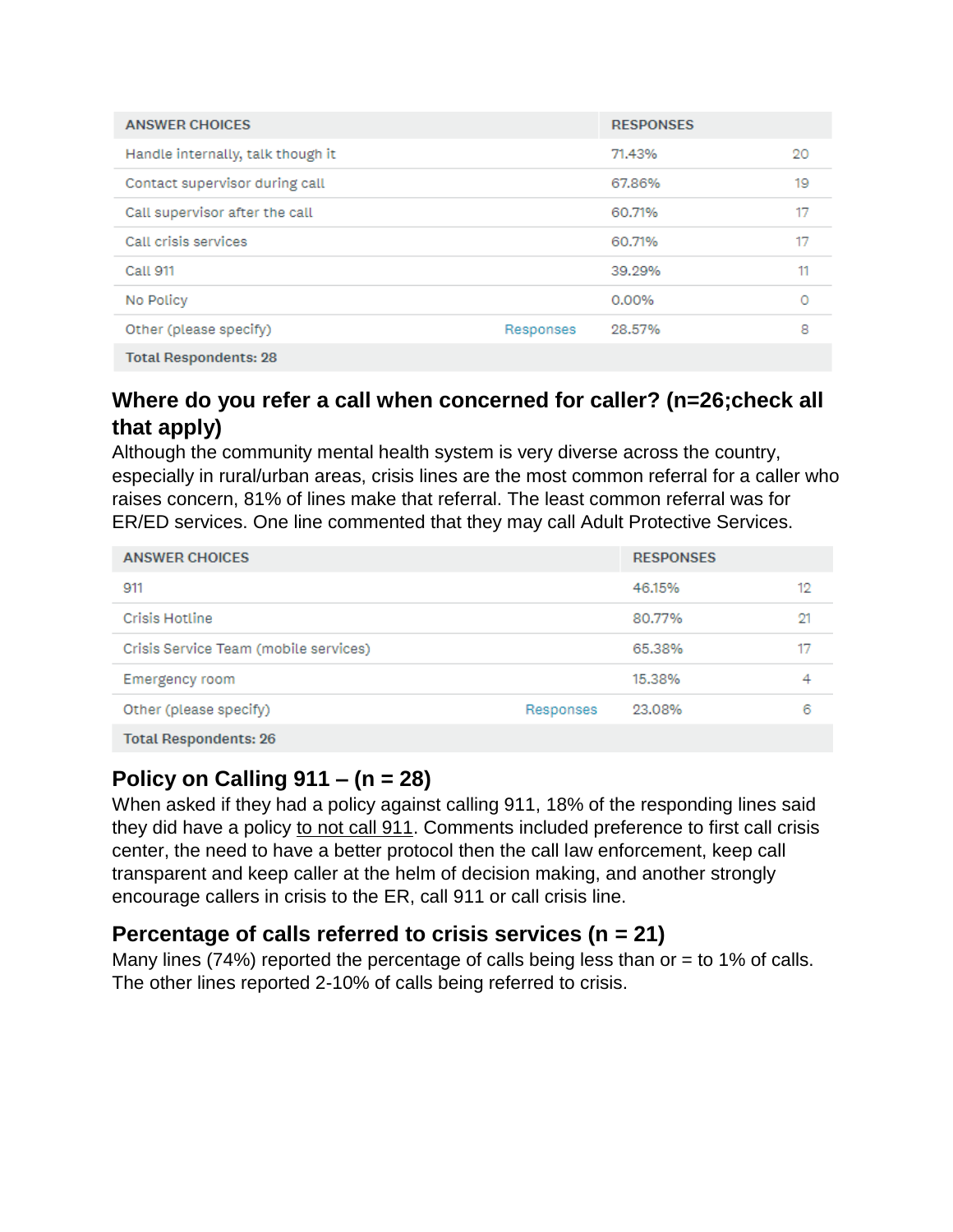# **Ability to Bridge/Warm Transfer/3-way calling with crisis services (N=28)**

Many lines 64% have the ability to bridge/warm transfer/3 way calling with crisis services. Of those, 95% said they could do this with a Crisis Hotline, 68% said they could do this with 911, and 47% said they could do this with a Crisis Service Team.

# **Follow up with callers referred to Crisis Services (N=26)**

Only about half, 58% of lines reported following up with callers who were referred to crisis services.

# **General Questions**

# **Funding (N=28)**

When asked about how the line was funded, most 61% reported contract/grant funding specific for the warmline, Other responses included: unrestricted grants, tax levy, reinvestment dollars and county funding, state legislation (CAMHSA – Prop 63), governing agency stepped in when warmline was defunded during COVID (government grant), State Funding, and no funding (all volunteer!)

# **NATIONAL WARMLINE SYSTEM (3 digit number, like 211) (n=28)**

When asked if they would like to see a National Warm Line system similar to the crisis hotline 3 digit number, the majority 79% said yes.

Yes, Comments included:

- Should operate by principles of intentional peer support, alternatives to suicide, etc.
- Yes, would be a great resource on a national level
- Yes, would be much easier for those in crisis to remember a 3 digit number
- Yes, would love to be part of that development
- Undecided, need more information
- Yes, Warm lines are a preventative service that saves crisis services money and bridges the gap in mental health support. Peer-run lines add an additional aspect and peer support is known to be just as if not more effective than traditional support and counseling.
- Yes, it helps people, but would like to have local providers part of the process.
- Yes, assuming it will not engage any kind of non-consensual active rescue
- Yes, with structure and best practices
- Yes, with National number that can route callers to statewide peer warm line where they can receive more localized support and resources.
- Yes, I think it could result in better services across the board
- Wellness in the Woods wants to serve the MidWest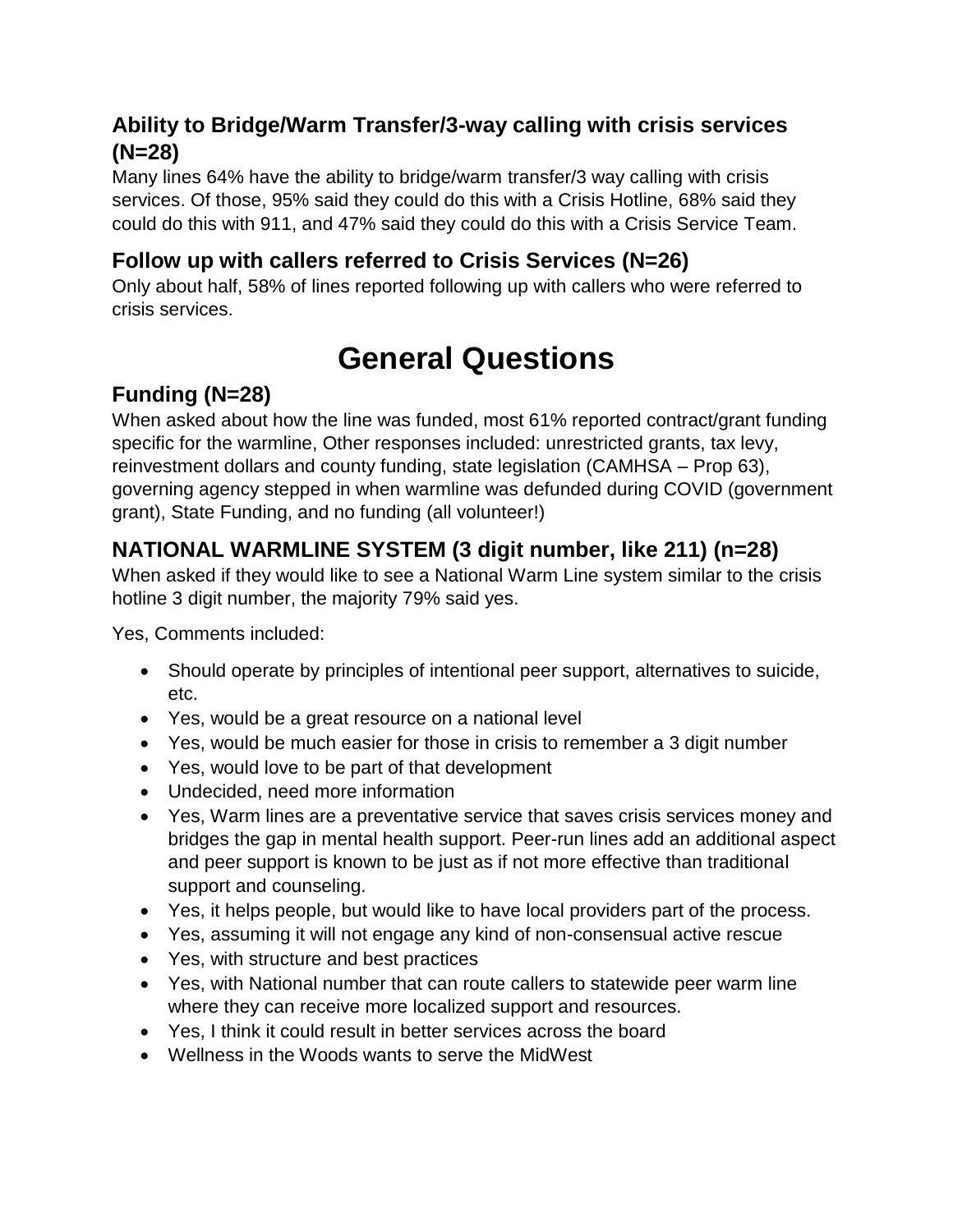No, Comments included:

- People should have their own choices on which one to call
- I am not sure what it would look like and how callers would be connected with specific agencies.
- I don't feel it is needed
- It takes away the opportunity for those who work the many individual Warm lines to give back. If a 3 digit number is placed, all warm lines should be funded to continue to operate as is without disruption to current staffing and services

# **National Warm Line (PARTNERS ACT, HR 8016) How would it impact your Warm Line? (n=18)**

- Promise Resource Network hopes to be considered a Center of Excellence for the Southeast Region
- Hopefully, the National Warm Line would connect callers to local Warm Lines. If this system is implemented correctly, I foresee an increase in calls.
- Unknown (6)
- It would likely reduce the volume of calls so we could make our Peer Run Respite our only priority
- Hopefully it would allow for more funding to put together more programs
- We'd be one of the (hopefully many) 100% peer-run warm lines serving the U.S.
- Positively
- I am not sure, We get calls from all over the country already, so maybe it wouldn't be that much different. It could impact our funding if our county decides not to continue this program as it doesn't only serve county clients
- Depends on IF WE GET the CONTRACT
- Have not read it yet, Unsure
- More callers could be served

# **Title of person responding to this survey (N=24)**

Most (76%) of the people responding to this survey also had additional responsibilities beyond the Warm Line.

- Executive Director (8)
- Program Manager (3)
- Operations Manager
- Manager, Wellness & Recovery Operations
- Community and Volunteer Engagement Manager
- Director
- Director of Peer Led Initiatives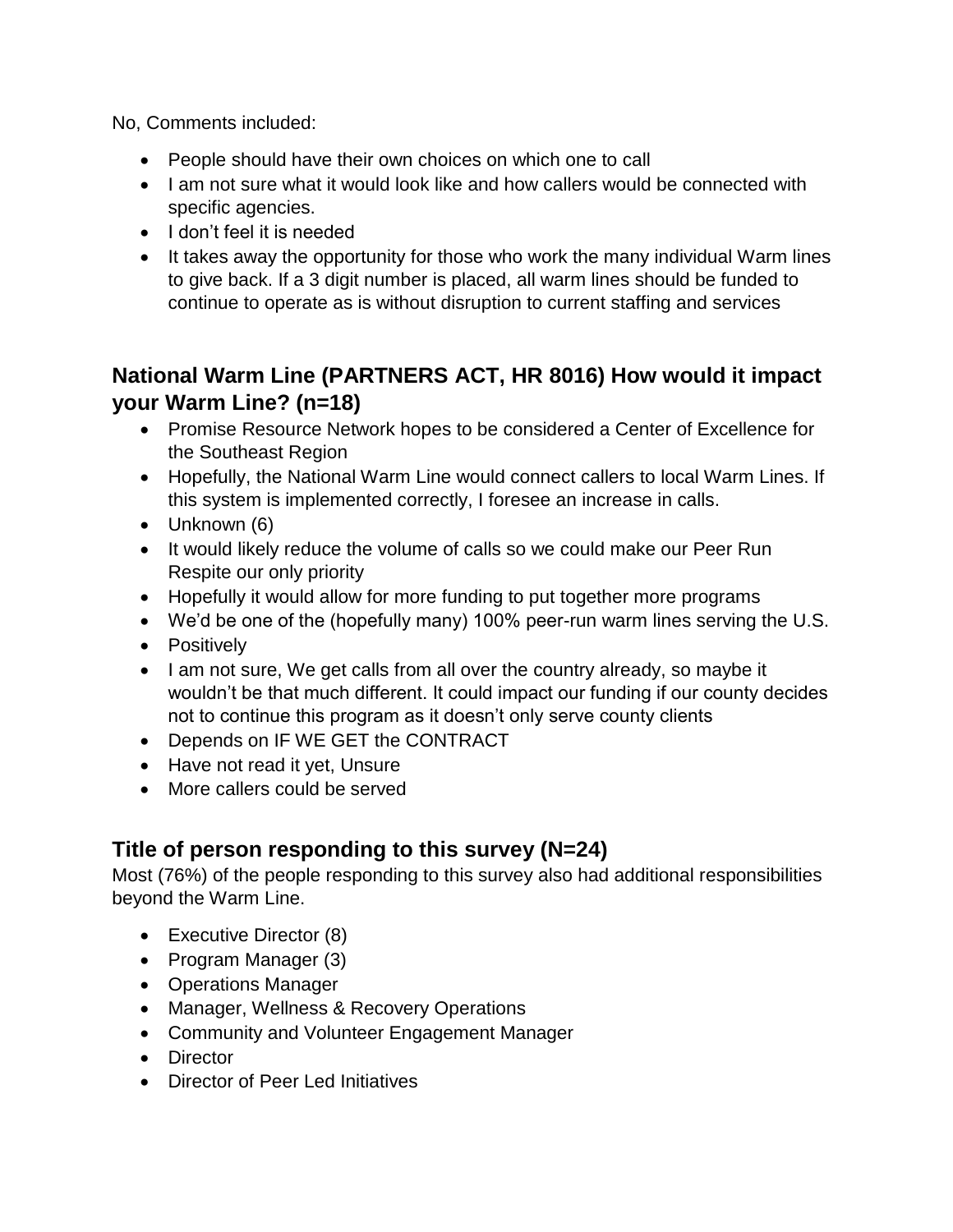- Warm Line Coordinator
- Supervisor
- Director of Peer Run Respite
- 2<sup>nd</sup> Shift Team Lead
- Director of Peer and Employment Svs
- Manager of Recovery Services and Supports

## **Greatest Needs for their Warm Line (N=26)**

- Specialists willing to work weekend afternoons
- Funding (8)
- Funding to move to 24 hours
- Funding for outreach
- Permanent funding that will support our goal in keeping our peer counselors paid (a decent wage) as peers are professionals and should be paid for their work. Also permanent funding means not having to worry about finding money every couple of years.
- Recognition and better pay for peers. CA peers are better off than most as our minimum wage is \$15 in 2022, but cost of living is high and this is stressful work
- Phone system and managing call volumes
- Additional Hours
- Adequate staffing and fair compensation
- Community By-In
- Training
- Information on other warm line policies and procedures
- More national based warm lines that take calls from anywhere
- More community resources to offer to those in need, more crisis mobile units
- More support and collaboration with other partners
- Qualified staffing

# **Most Common Reason People Call the Warm Line (N=26)**

- Loneliness (8)
- Isolation (4)
- Struggling with non crisis needs, can't relate to anyone other than warm line peers
- Compassion, empathy, pass the time of day, resources
- Lack of resources for people struggling with mental health
- Emotional distress
- To be heard, and to connect with the community
- Connection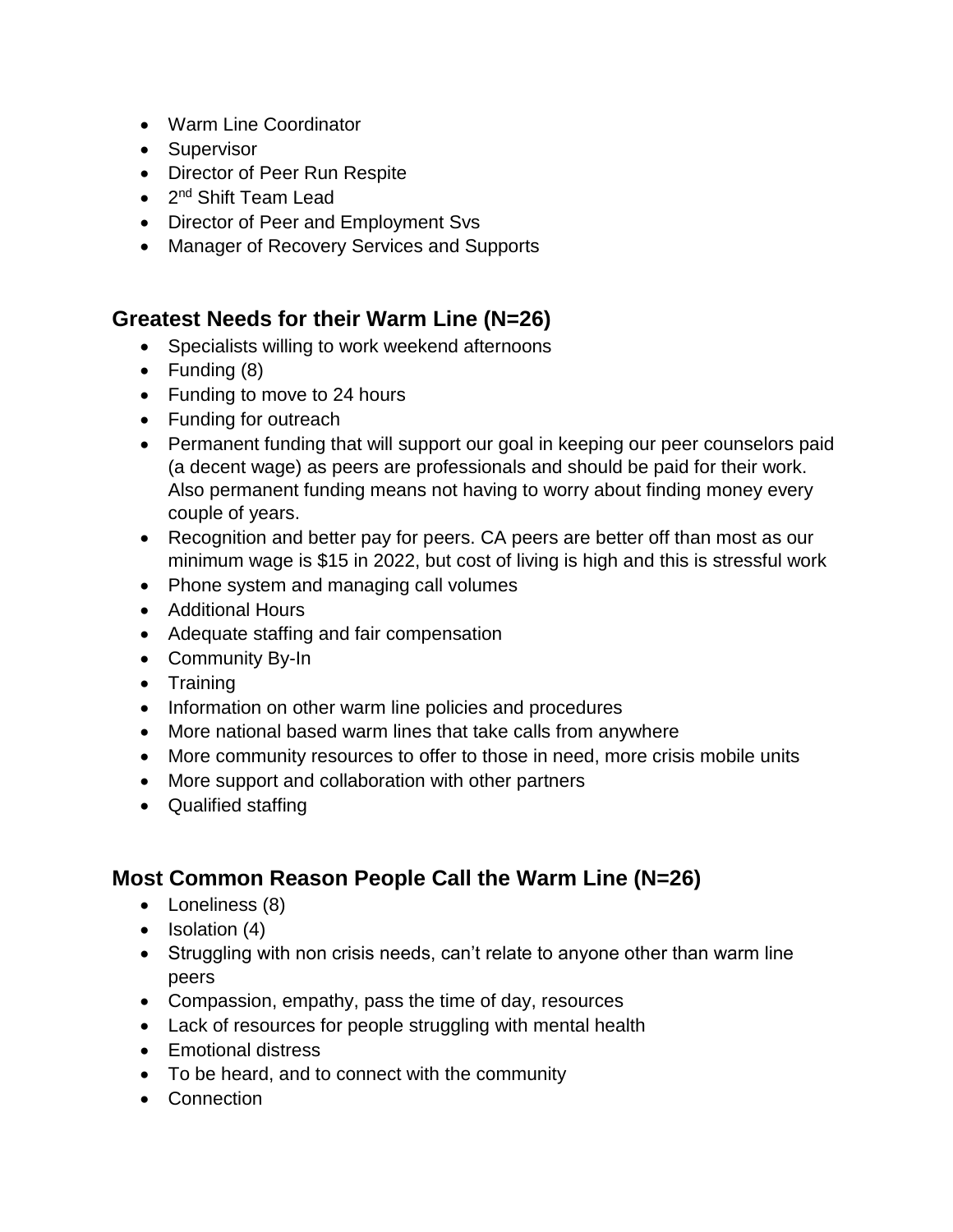- Need support (3)
- Family Relations
- Folks need to be heard and appreciate the human connection, especially when a human on the other side can relate or empathizes well. Being able to call the warm line on the brink of a panic attack when you won't be seeing your therapist for a week is a much better alternative than the ER
- To have someone to talk to (2)
- Desire to connect with another human without having to worry about getting involved with law enforcement or more restrictive treatment options
- Feeling out of options
- Processing emotions
- Processing personal and mental health challenges
- People need to feel heard and that they matter

## **Does the use of the Warm Line impact Crisis Services in your region? (N=27)**

The majority of lines responding said yes to this question (85%).

Comments included:

- Absolutely! Warm Lines keep people in the community and out of the hospitals.
- Lowers the need for Crisis calls
- People have another resource that is helpful before someone hits a crisis that requires more restrictive services
- We provide support to those in need, sometimes people just want to be heard.
- Anecdotal reports indicate people would rather call us
- Reduces the need for crisis services
- We are inbound and outbound with specialized program for post-intervention for suicidality and attempts. Our services reduce calls to 911 and crisis services.
- Just a few years ago with the number of calls we took in one year alone we were able to effectively support callers/de-escalate, we save the ER services at least \$12,000
- Reduces non emergency calls to crisis
- I believe that it provides individuals space to talk about difficult situations and big feelings without potentially getting referred to crisis services that may further traumatize them
- Enables individuals to better advocate to get their needs met in crisis. Also, provides an alternative to crisis services
- Families get connected earlier before crisis
- I think we decrease the need for crisis services
- Reduces the number of people calling the crisis services for non crisis situations and general support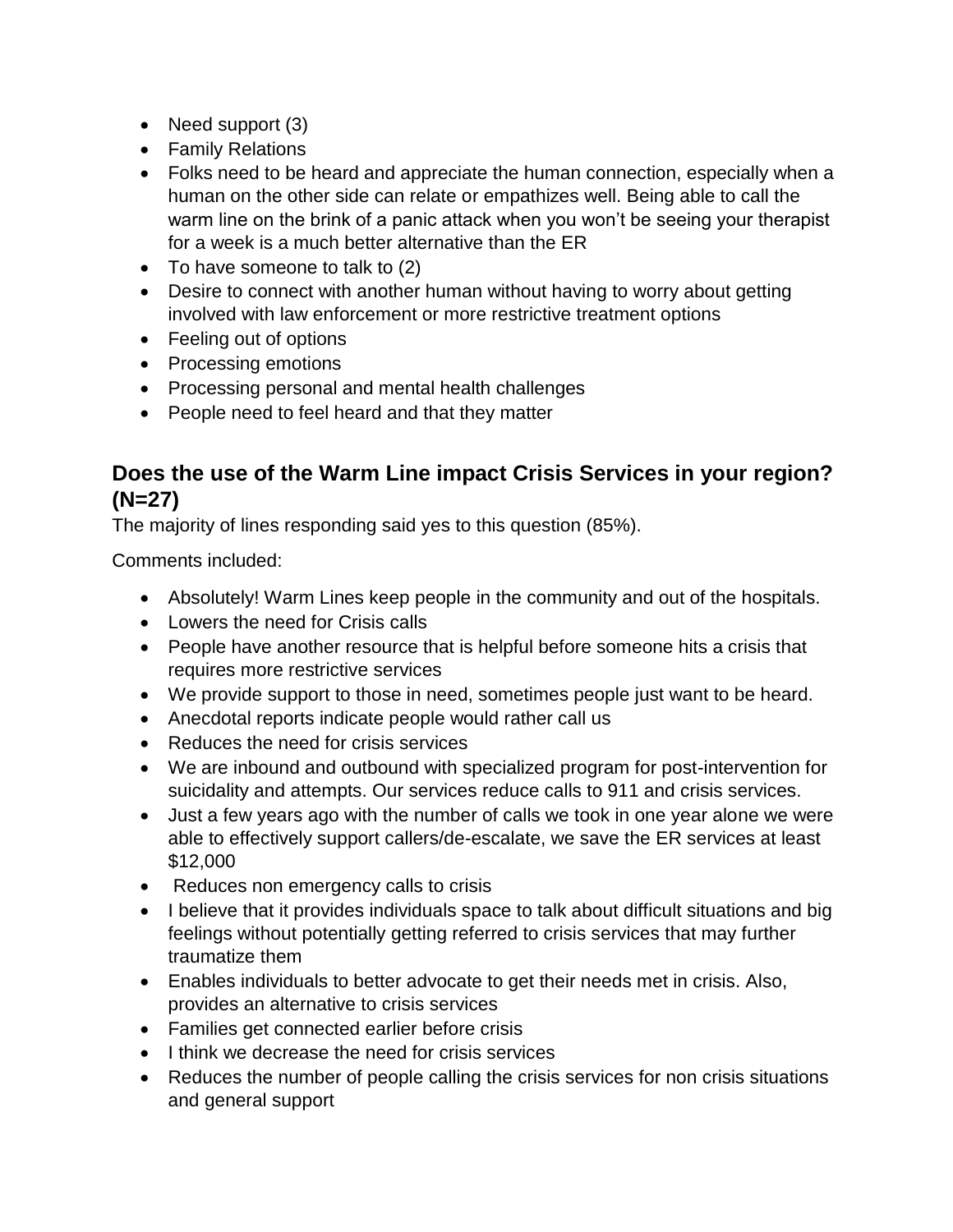- The warm line is preventative and prevents escalating to higher levels of care
- It helps decrease the need for impact care